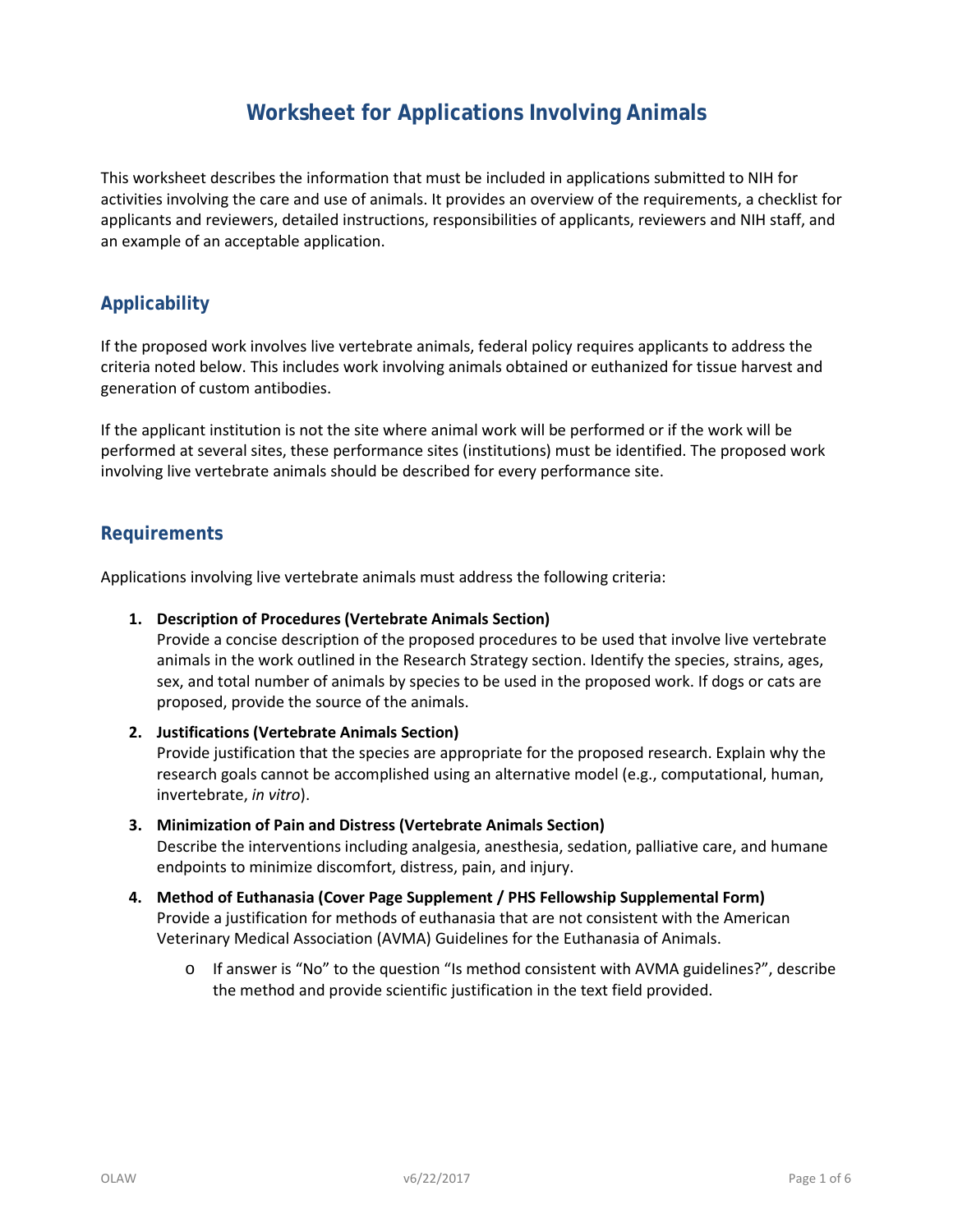# **Checklist for Applicants and Reviewers: Vertebrate Animals**

#### **Performance Site**

| If the applicant's institution is not where animal work will be performed, are all<br>collaborative performance sites identified?        |
|------------------------------------------------------------------------------------------------------------------------------------------|
| If more than one performance site is planned, are descriptions of animal use<br>addressing the required criteria provided for each site? |

#### **1. Description of Procedures (Vertebrate Animals Section)**

Are the following addressed for all species?

|  | <b>Species</b>                                                               |
|--|------------------------------------------------------------------------------|
|  | <b>Strains</b>                                                               |
|  | Ages                                                                         |
|  | Sex                                                                          |
|  | Total number of animals by species                                           |
|  | Concise description of proposed procedures on live animals (i.e., sufficient |
|  | information for evaluation)                                                  |
|  | Source, only if dogs or cats are proposed                                    |

#### **2. Justifications (Vertebrate Animals Section)**

Are justifications provided?

|  | Choice of species is appropriate for proposed research                      |
|--|-----------------------------------------------------------------------------|
|  | Why research goals cannot be accomplished using an alternative model (e.g., |
|  | computational, human, invertebrate, in vitro)                               |

### **3. Minimization of Pain and Distress (Vertebrate Animals Section)**

Are interventions to minimize discomfort, distress, pain, and injury described? (Examples below)

|  | Circumstances relevant to the proposed work, when animals may experience           |
|--|------------------------------------------------------------------------------------|
|  | discomfort, distress, pain, or injury                                              |
|  | Procedures to alleviate discomfort, distress, pain, or injury                      |
|  | Identify (by name or class) any tranquilizers, analgesics, anesthetics, and other  |
|  | treatments (e.g., antibiotics) and describe their use                              |
|  | Provisions for palliative care or housing that may be necessary after experimental |
|  | procedures                                                                         |
|  | Plans for post-surgical care, if survival surgeries are proposed                   |
|  | Indicators for humane experimental endpoints, if relevant                          |

### **4. Method of Euthanasia (Cover Page Supplement / PHS Fellowship Supplemental Form)**

|  | If answer is "No" to the question "Is method consistent with AVMA guidelines?", is |
|--|------------------------------------------------------------------------------------|
|  | the method described and a scientific justification provided?                      |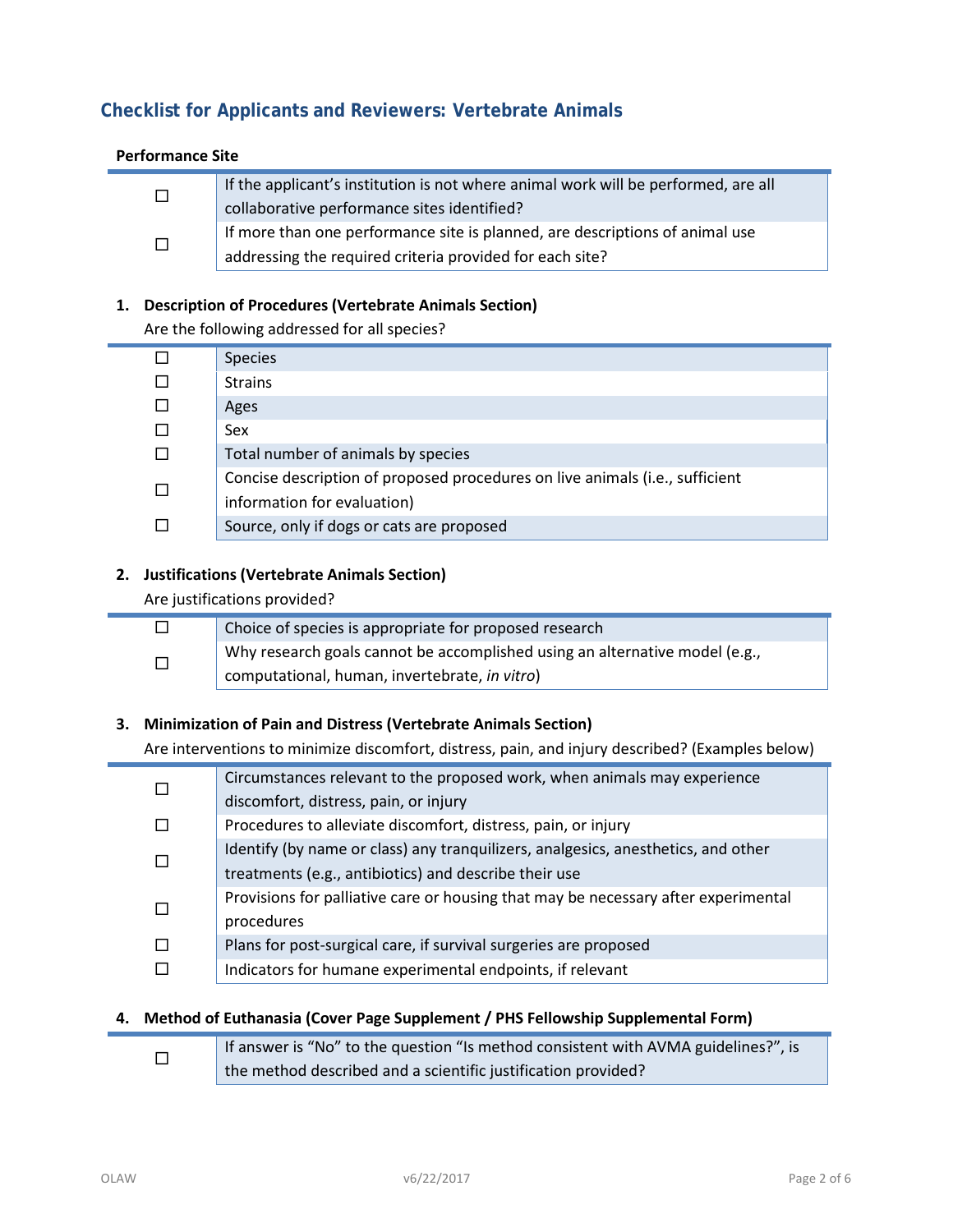# **Instructions**

#### **Vertebrate Animals Section (VAS)**

Typically, all of the required elements for the VAS can be addressed within 1-2 pages. The VAS must not be used to circumvent page limits. Applicants should be aware that NIH may release information contained in funded applications pursuant to a Freedom of Information Act request.

#### **1. Description of Procedures (Vertebrate Animals Section)**

Investigators must include a concise description of all proposed procedures on live animals. While additional details may be included in the Research Strategy, a coherent, albeit brief, description of the proposed use of the animals must be provided in the VAS. The description must include sufficient detail to allow evaluation of the procedures.

Examples of the types of procedures that may be described include:

- Behavioral tests
- Blood collection
- Surgical procedures
- Administration of substances
- Tumor induction
- Post-irradiation procedures

In describing the animals, investigators must provide the following information:

- Species
- Strains
- Ages
- Sex
- Total number of animals to be used by species
- Source of the animals, if dogs or cats are proposed

#### **2. Justifications (Vertebrate Animals Section)**

Investigators must justify the use of animals in the proposed research. [U.S. Government Principles](http://grants.nih.gov/grants/olaw/references/phspol.htm#USGovPrinciples) require grantees to consider mathematical models, computer simulation, and *in vitro* biological systems. The justification should:

- Indicate why the research goals cannot be accomplished using an alternative model (e.g., computational, human, invertebrate, *in vitro*).
- Provide rationale for the choice of species (e.g., advantages of the species chosen and why alternative species are not appropriate).
- Discuss why less highly evolved or simpler animal models are not appropriate. For example, the use of non-human primates, dogs, or cats should be thoroughly justified.

The justification for the number of animals, sex, ages, and other biological variables should be described in the Research Strategy.

#### **3. Minimization of Pain and Distress (Vertebrate Animals Section)**

Investigators should identify procedures or circumstances that may result in more than momentary discomfort, distress, pain, or injury and describe:

- Interventions to alleviate discomfort, distress, or pain.
- Name or class of pharmacological agents, if used.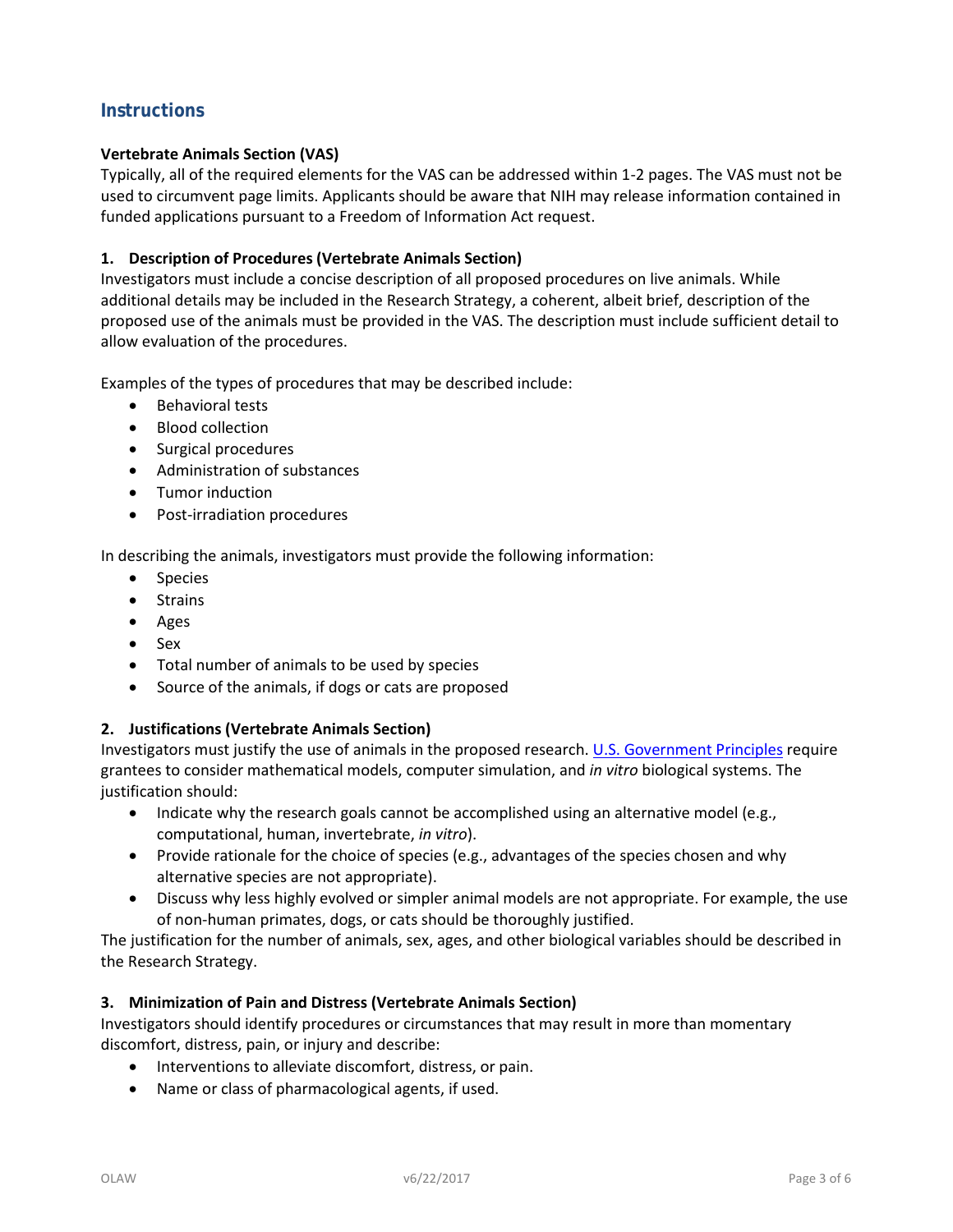- Any additional (e.g., non-pharmaceutical) means to avoid discomfort, distress, pain, or injury, including palliative care.
- Manner, circumstances, and duration of all post-surgical provisions and care.
- Special housing following surgery or manipulations, if necessary.
- Procedures (e.g., pharmacological, surgical) that might lead to severe discomfort, distress, pain, or injury.
- Indicators for humane endpoints and euthanasia (e.g., severe infection, respiratory distress, failure to eat, tumor size).

All of these issues are particularly important for survival surgeries. If multiple surgeries are proposed, these should be well justified and provisions to avoid any potential complications may be described.

### **4. Method of Euthanasia (Cover Page Supplement / PHS Fellowship Supplemental Form)**

If investigators are proposing to use a method of euthanasia that is not consistent with AVMA guidelines, they must describe the method and provide a scientific justification in the text field provided.

# **Applicant Responsibilities**

Each of the criteria must be addressed in NIH applications. Failure to adequately address the criteria may negatively affect the application's impact score. The VAS must not be used to circumvent page limits and is only to include a description of the proposed use of live animals.

## **Reviewer Responsibilities**

Members of scientific review groups (SRGs) must evaluate the criteria to determine if plans for the use of vertebrate animals are appropriate relative to the scientific work proposed. All of the items must be evaluated by reviewers as appropriate for an application to be rated as ACCEPTABLE. An application will be rated UNACCEPTABLE if all required items are not addressed adequately or found inappropriate. Reviewers will assess the criteria for applications proposing the use of chimpanzees as they would any other application.

## **NIH Staff Responsibilities**

- **Review staff** a) performs an administrative review checking that all criteria are addressed; b) provides reviewers with instructions (e.g., worksheet), noting that all criteria must be evaluated as appropriate for the application to be ACCEPTABLE; c) subsequent to SRG review, codes the application and includes reviewers' comments in the summary statement.
- **Program staff** a) obtains additional information or clarification to resolve concerns for any application found to be UNACCEPTABLE if it is to be recommended for funding; b) works with the applicant to provide information to the Office of Laboratory Animal Welfare (OLAW) allowing resolution of the animal welfare concerns.
- **Grants Management staff** a) verifies that the institutional Animal Welfare Assurance number is provided; b) obtains verification of IACUC approval.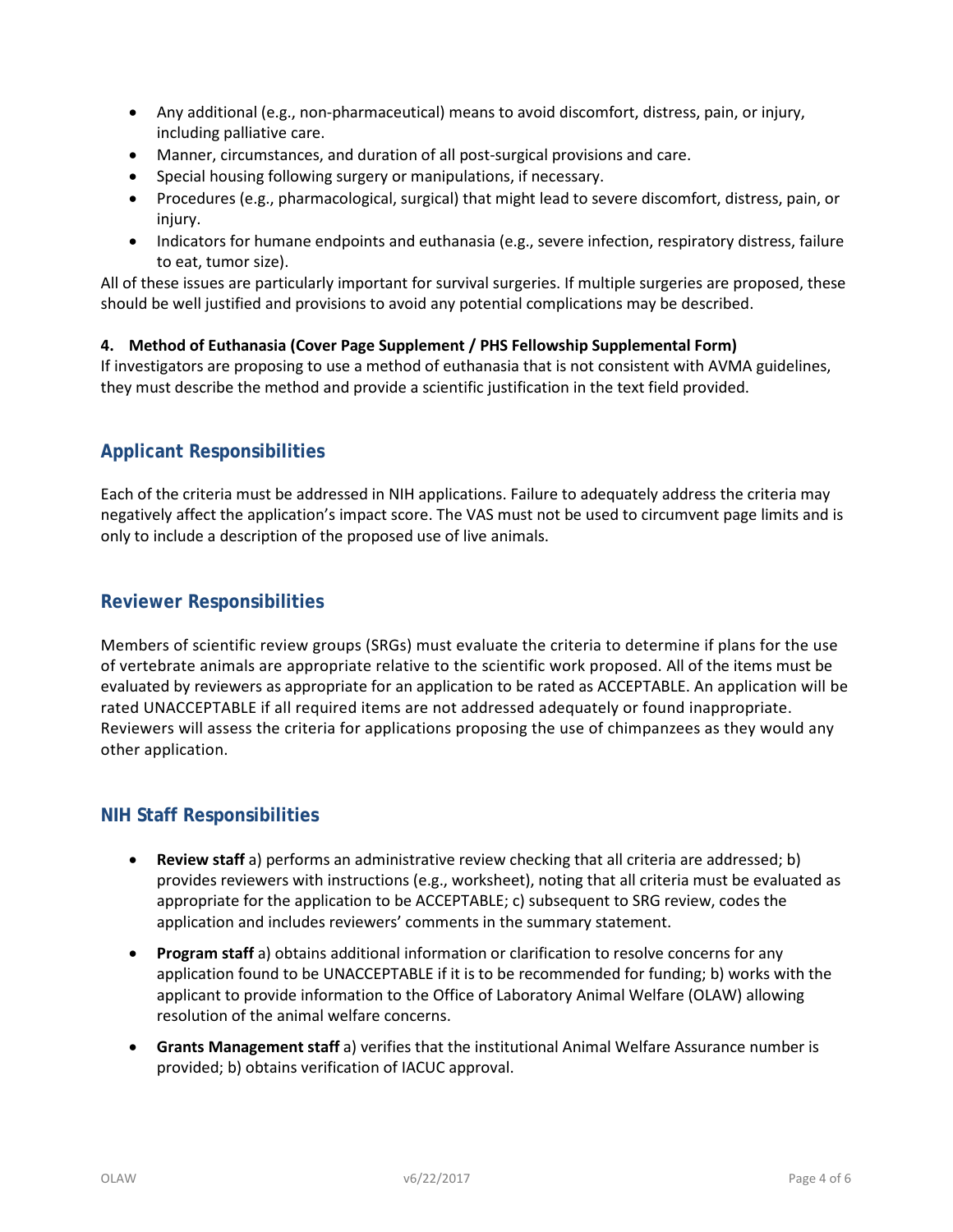### **Resources**

- [Frequently Asked Questions](http://grants.nih.gov/grants/olaw/vertebrate_animal_section_faq.htm)
- [Grant Application VAS Worksheet](http://grants.nih.gov/grants/olaw/VASchecklist.pdf) (PDF) a tool for grant application review
- [Contract Proposal VAS Worksheet](http://grants.nih.gov/grants/olaw/VAScontracts.pdf) (PDF) a tool for contract proposal review
- [VAS Factsheet](http://grants.nih.gov/grants/olaw/VASfactsheet.pdf) (PDF)
- [What Investigators Need to Know About the Use of Animals](http://grants.nih.gov/grants/olaw/InvestigatorsNeed2Know.pdf) (PDF)
- [NOT-OD-16-006:](http://grants.nih.gov/grants/guide/notice-files/NOT-OD-16-006.html) Simplification of the Vertebrate Animals Section of NIH Grant Applications and Contract Proposals

# **References**

The guidance in this worksheet is based on Public Health Service (PHS) Policy on Humane Care and Use of Laboratory Animals (Policy) and federal requirements. The PHS Policy incorporates the standards in the *Guide for the Care and Use of Laboratory Animals* and the *U.S. Government Principles for the Utilization and Care of Vertebrate Animals Used in Testing, Research and Training,* and requires that euthanasia be conducted according to the *AVMA Guidelines for the Euthanasia of Animals*. Additional background information and references are available on the OLAW website [\(http://olaw.nih.gov\)](http://olaw.nih.gov/).

- PHS Policy <http://grants.nih.gov/grants/olaw/references/phspol.htm>
- U.S. Government Principles <http://grants.nih.gov/grants/olaw/references/phspol.htm#USGovPrinciples>
- Guide for the Care and Use of Laboratory Animals [http://www.nap.edu/catalog.php?record\\_id=12910](http://www.nap.edu/catalog.php?record_id=12910)
- AVMA Guidelines for the Euthanasia of Animals <https://www.avma.org/KB/Policies/Documents/euthanasia.pdf>